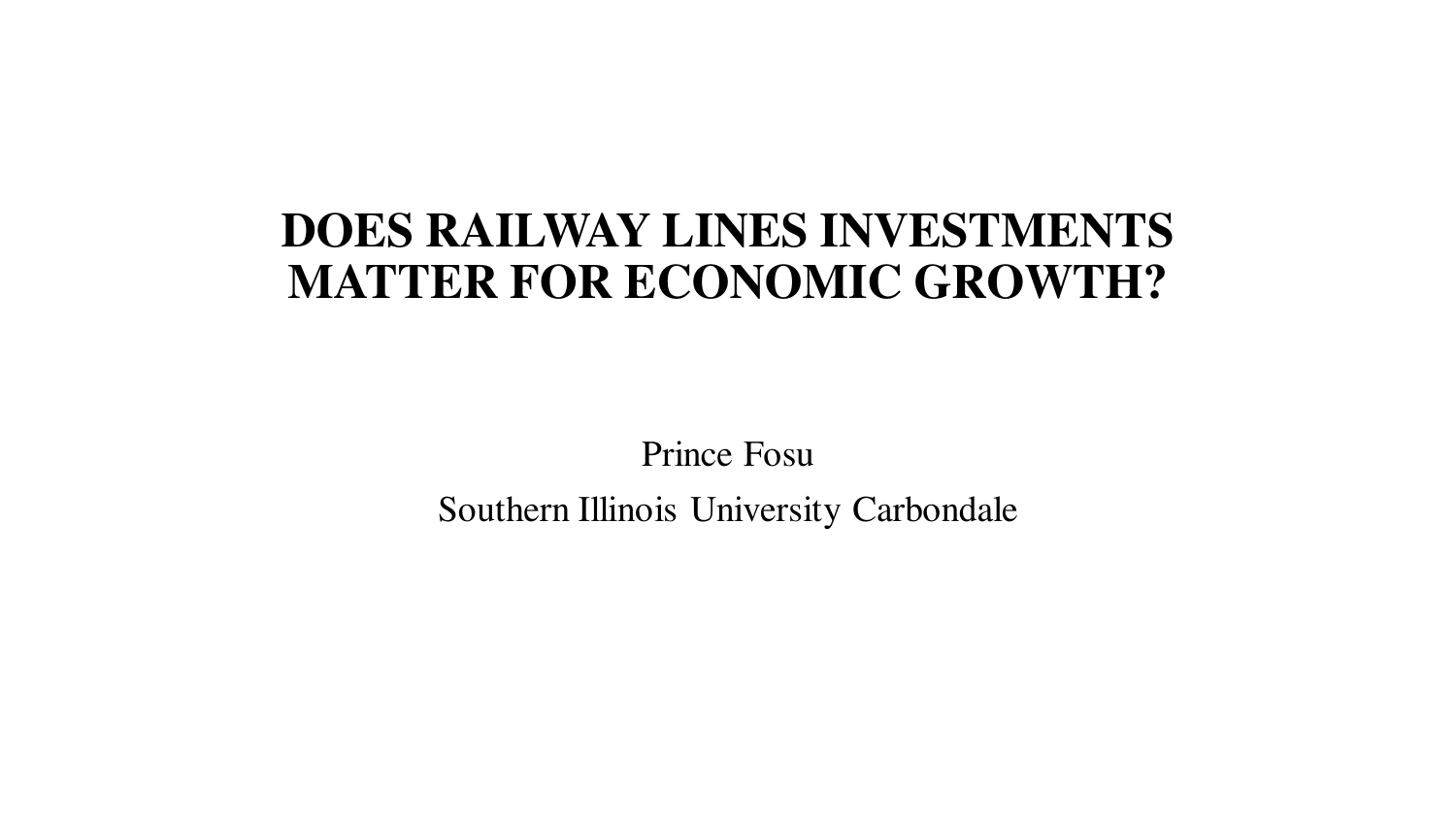## **Outline**

- Introduction
- Objectives
- Literature review
- Methodology
- Results
- Conclusions
- Direction for future research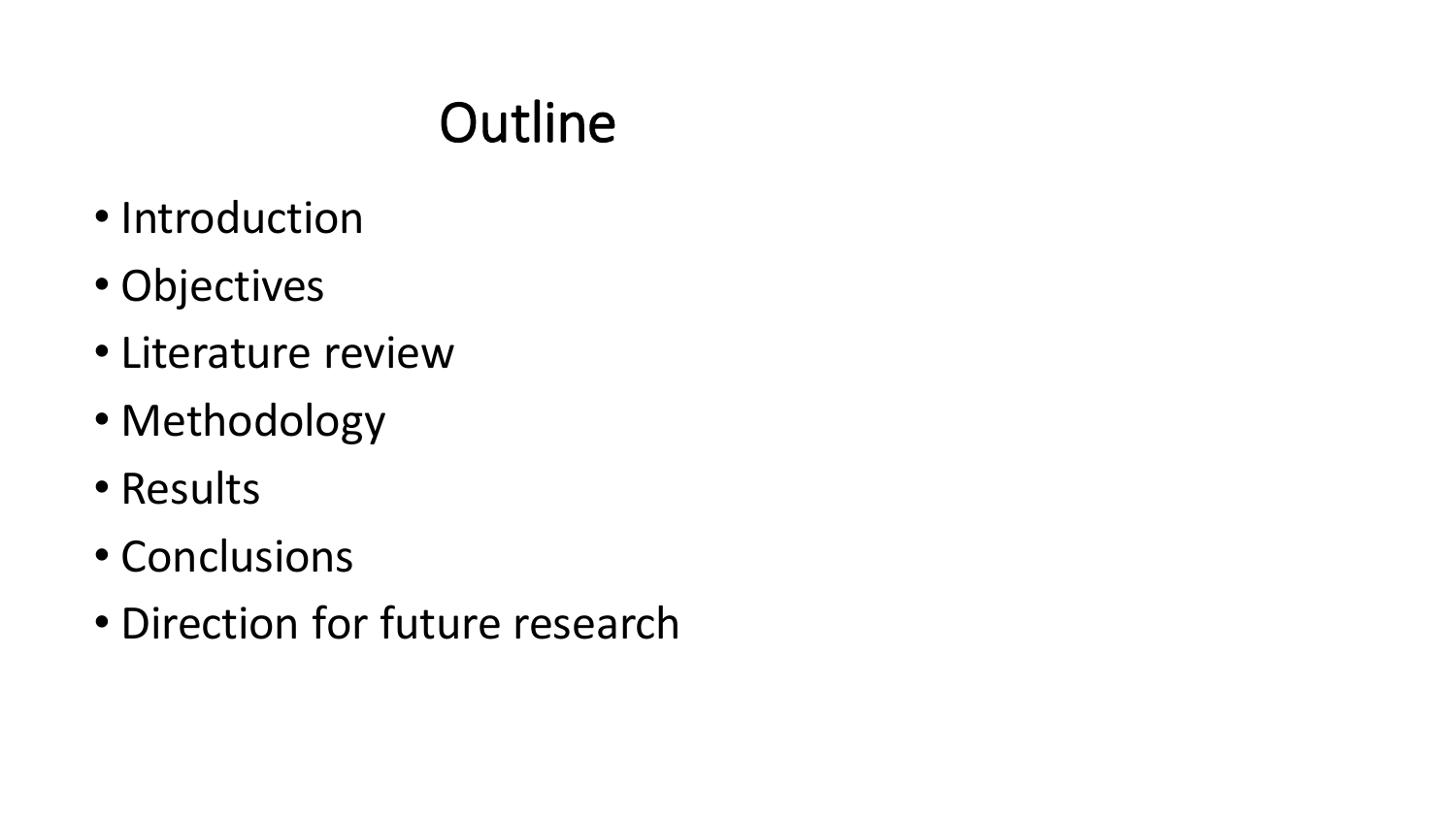# Introduction

- Infrastructure is the backbone of every nation's growth and prosperity (Canning  $\&$ Pedroni, 2004; Holtz-Eakin & Schwartz, 1995).
- McBride & Moss (2020) indicated that 1\% increase in infrastructure spending adds 1.5 million jobs to the US economy
- Globally, spending on infrastructure amounts to \$2.7 trillion a year when it should be \$3.7 trillion (World Economic Forum report, 2016).
- In the United States, the infrastructure gap is largely seen in almost all the sectors of the economy (American Society of Civil Engineers, 2017)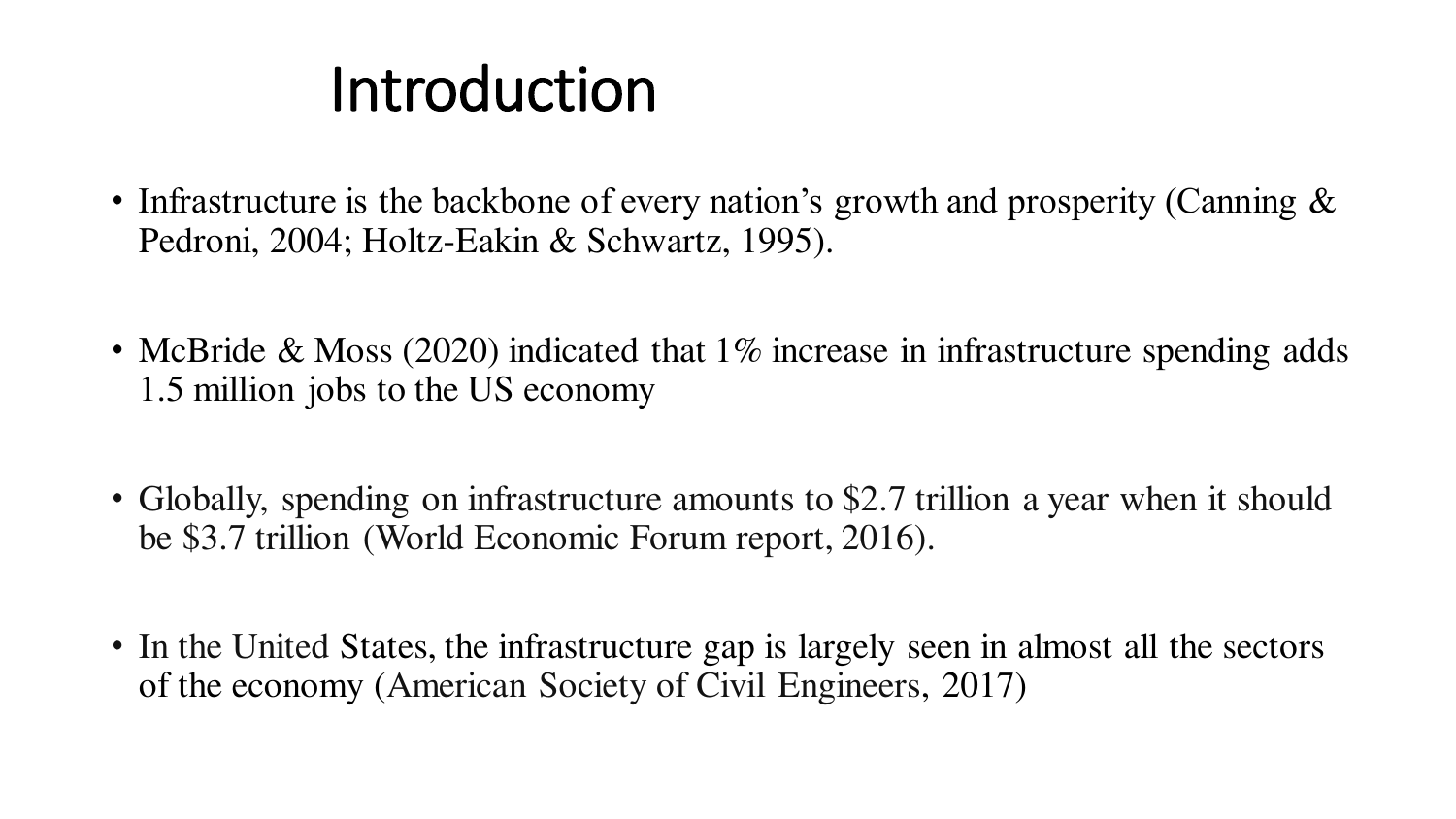# Introduction, con't.

- McKinsey researchers have indicated that the US requires about \$150 billion per year between 2017 and 2030 to meet the country's infrastructure needs (McBride & Moss, 2020)
- For example, public spending on transportation and water as a share of GDP in the US declined from 3.0% in 1959 to 2.4% of GDP in 2014 (Sherraden, 2011)
- Also, the railway industry in the US alone requires \$200 billion in investment by 2035 to meet projected future demand (Dovell, 2012)
- Bloomberg report (2016) indicated that China spends more on infrastructure than the US and other Western European Countries combined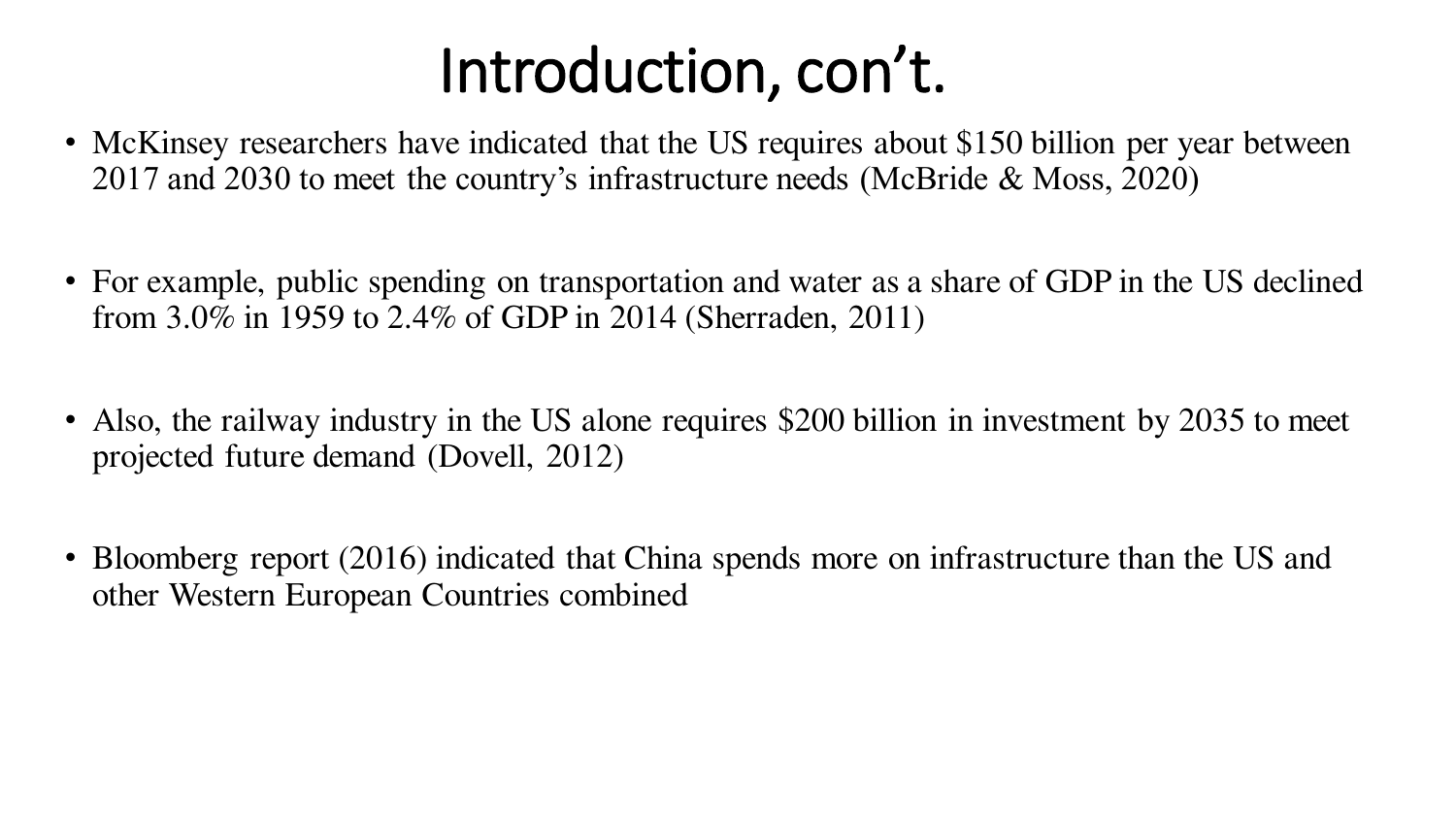### **Figure 1: Actual and projected infrastructure spending as a percent of GDP for G-20 countries.**

- Actual infrastructure spending covers (2010-2015)
- Projected infrastructure spending covers (2016-2040).
- Source: Bloomberg (2016)

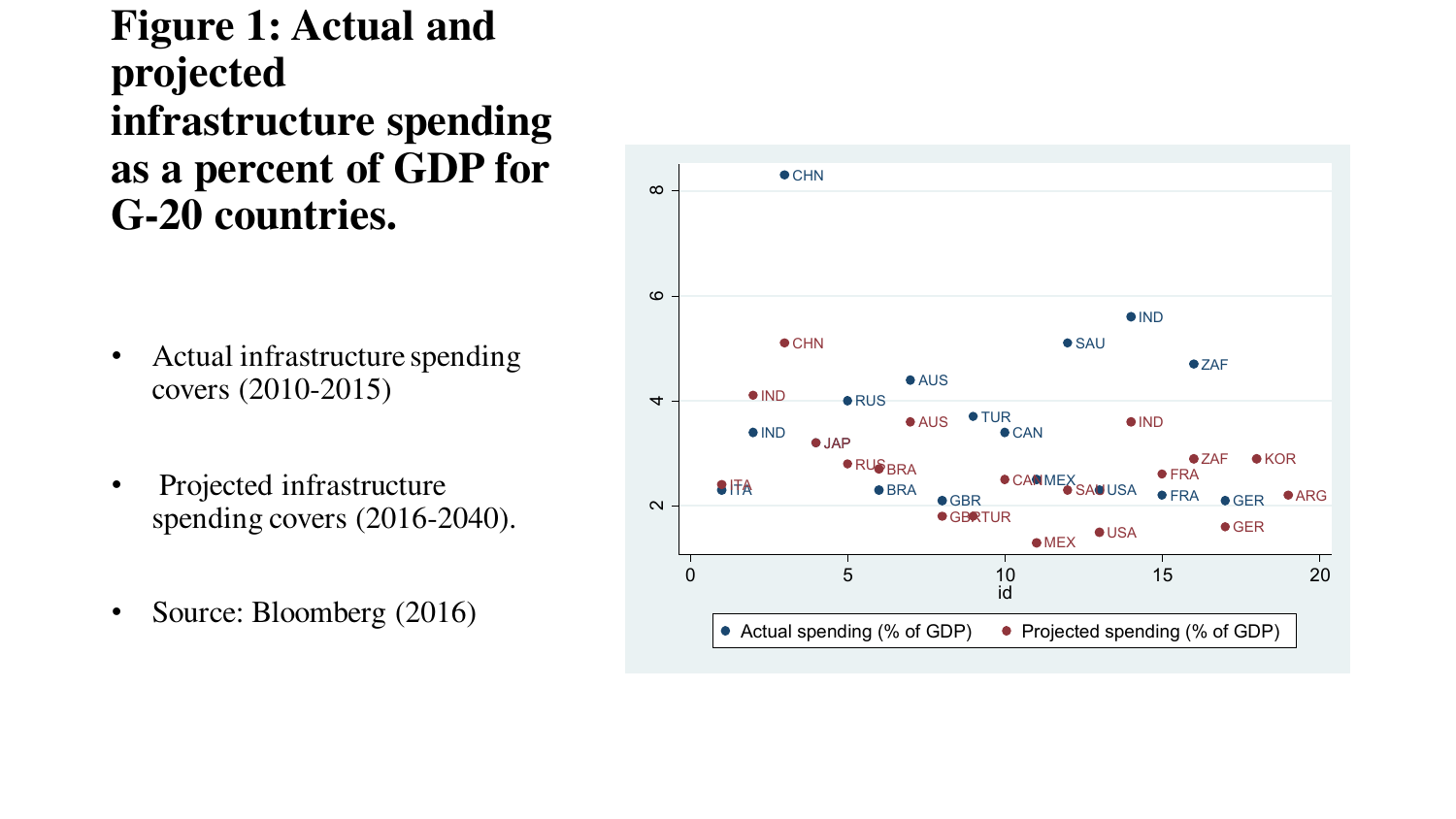### **Figure 2. Trends in Rail lines (total route-km) in the U.S. from 1995 to 2018**

- The total rail lines (km) in the US has declined from **201,284** km in 1995 to **150462.29** km in 2018 (ASCE, 2012)
- The declining trend in railway lines calls for the need to examine its effect on economic growth

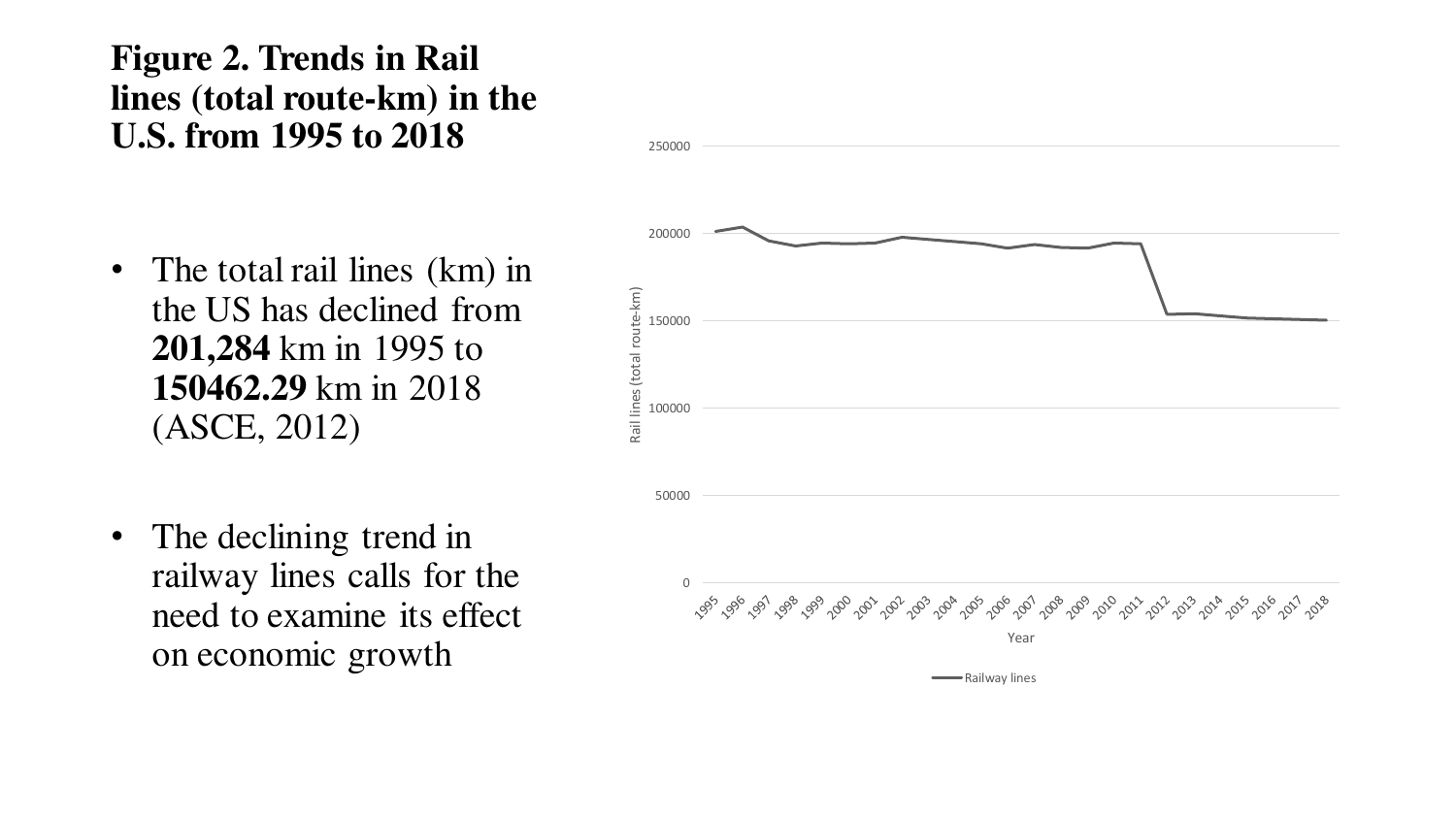# **Objectives**

1. To examine the effect of railway lines on economic growth in the US

2. To examine how shocks to railway lines affect economic growth

3. To examine the proportion of railway lines to the variations in economic growth overtime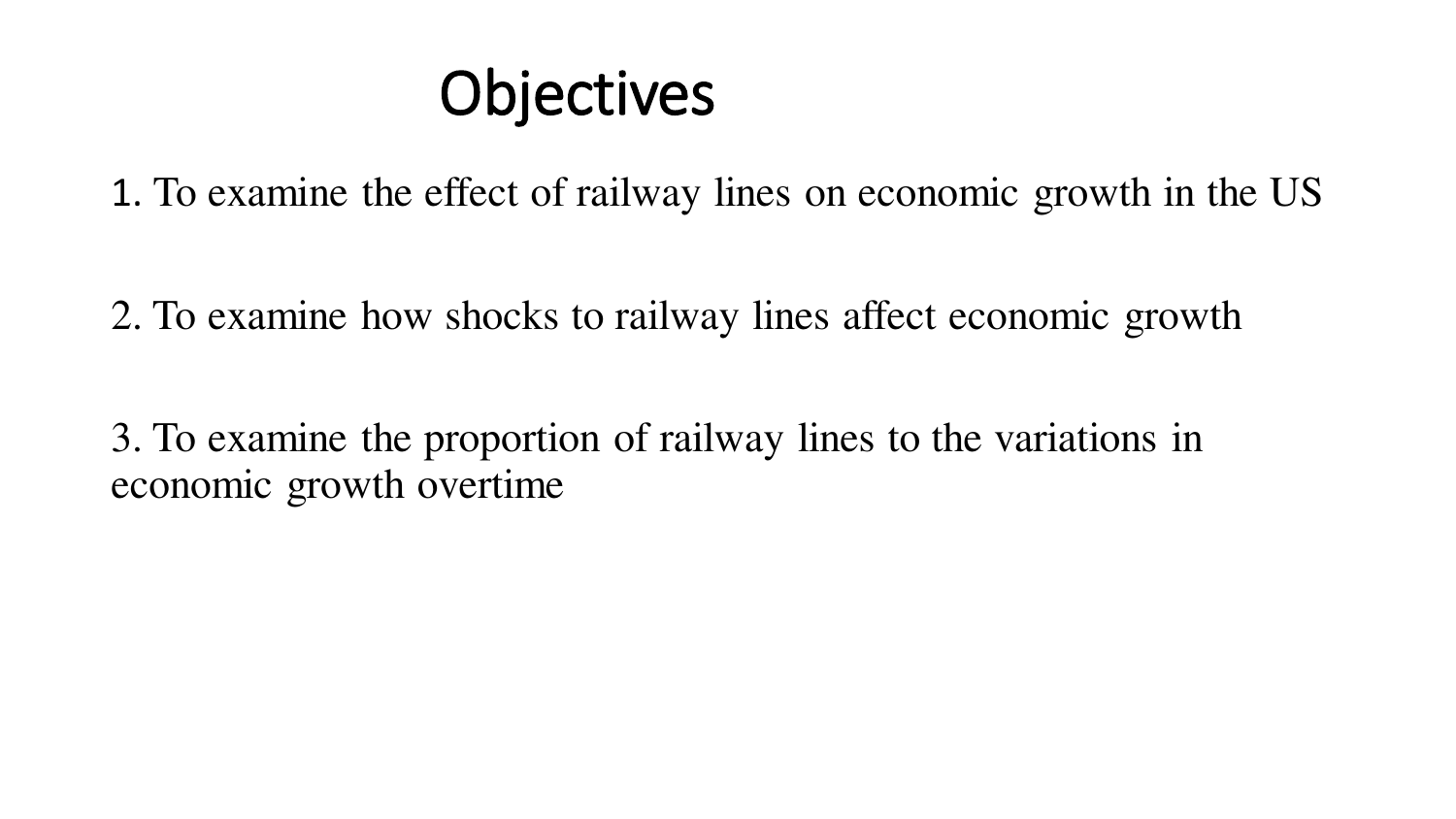## Literature review

#### **Canning and Pedroni (2004)-**panel, 1950-1992

• infrastructure does induce long-run growth effects

#### **Alam et al. (2020) –**Pakistan, ARDL, 1971-2017

• transport infrastructure positively impact on economic growth

#### **Esfahani and Ramirez (2003) -**cross-country analysis

• **infrastructure services contributed significantly to GDP** more than the cost of provision of those services

#### **Czernich, Kretschmer, and Woessmann (2011)-**OECD countries, 1996-2007

• 10%-point increase in broadband penetration increases annual GDP per capita growth by  $0.9-1.5\%$ 

#### **Cronin et al. (1991) –US,** 1958-1988

• bi-causality between economic activity and telecommunications investment

#### **Sahoo and Dash (2009) –India,** 1970-2006

- infrastructure stocks play an important role in economic growth.
- infrastructure development impact growth more than infrastructure investments.
- unidirectional causality running from infrastructure development to output growth.

#### **Aschauer (1989)**

• infrastructure of streets, highways, airports, mass transit, sewers, and water systems has most explanatory power for productivity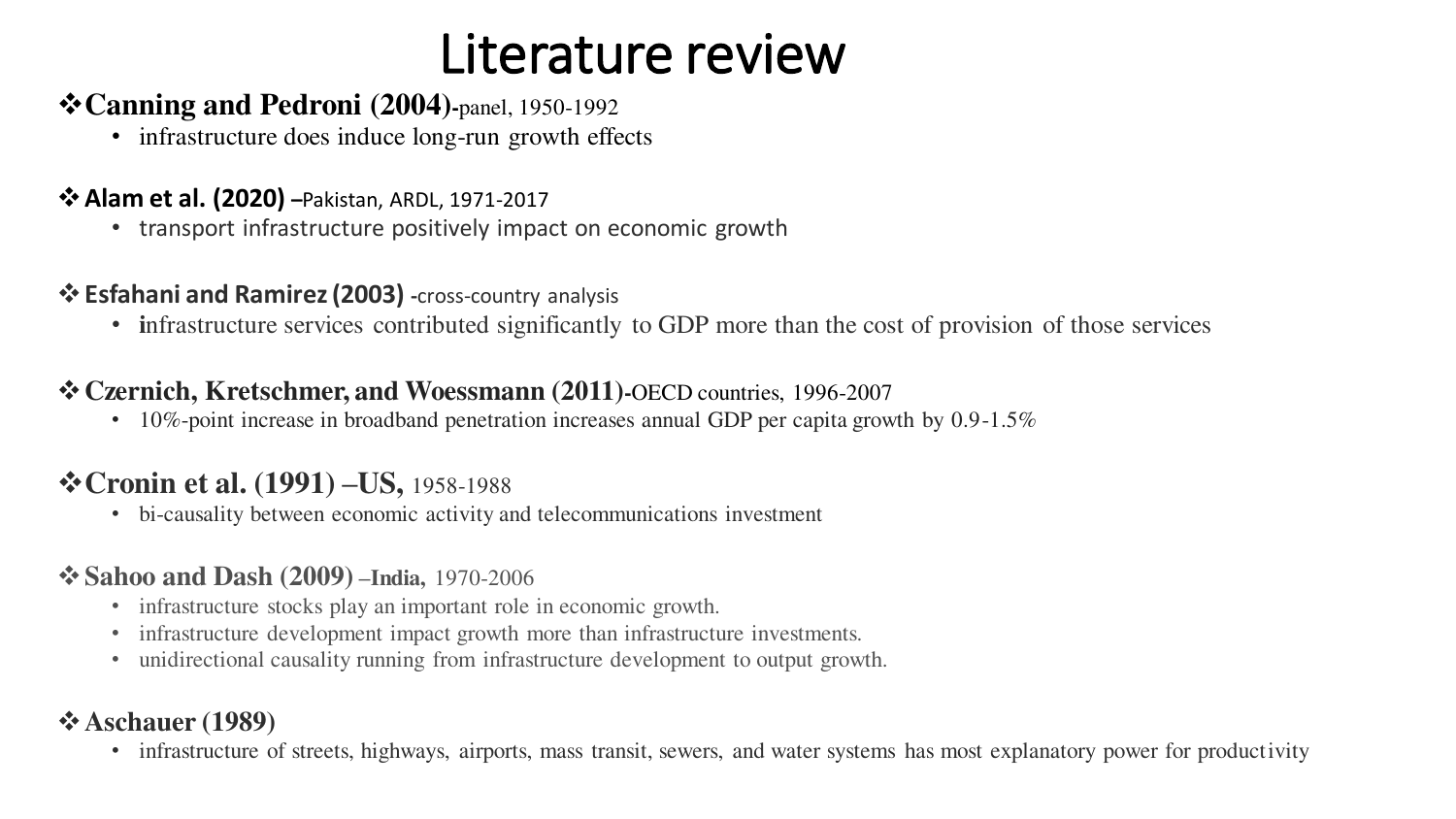# Model

• The Solow-Swan growth model was employed:

$$
Y_t = K_t^{\alpha} L_t^{1-\alpha} A_t \tag{1}
$$

- Where Y is economic growth, K is capital, L is labor or population growth, A is productivity, and t is time
- It is assumed that productivity can be influenced by available railway lines

$$
A_t = \varphi R A I L_t^{\delta} Z_t^{\mu} \tag{2}
$$

- where A is technology, RAIL is railway lines, and Z is other exogenous factors that may influence productivity.
- Putting Eq  $(2)$  into Eq  $(1)$ , Eq  $(3)$  is obtained:

$$
Y_t = \varphi R A I L_t^{\delta} K_t^{\alpha} L_t^{1-\alpha} Z_t^{\mu}
$$
 (3)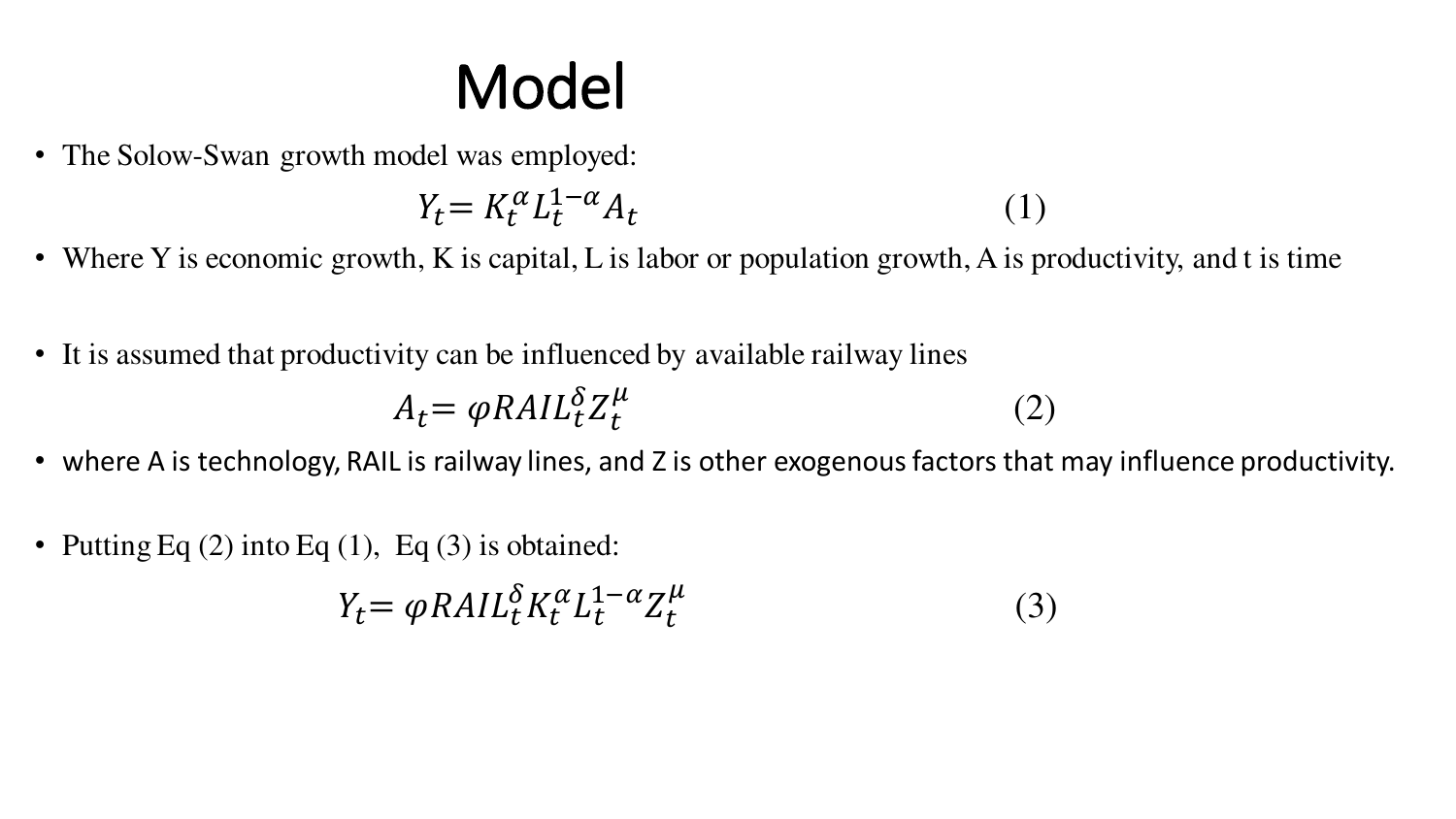# Model

• By taking logs, Equation (3) can be linearized as follows:  $Y_t = \vartheta_0 + \vartheta_1 K_t + \vartheta_2 L_t + \vartheta_3 R A I L_t + \mu_t$ 

• I adapt Eq 4 and specified the empirical model as follows:  $lnY_t = \pi_0 + \pi_1 lnPOP_t + \pi_2 lnRAL_t + \pi_3 lnINF_t + \varepsilon_t$ (5)

(4)

• Where Y is real GDP per capita growth rates, POP is population, RAIL is railway lines, and INF is inflation.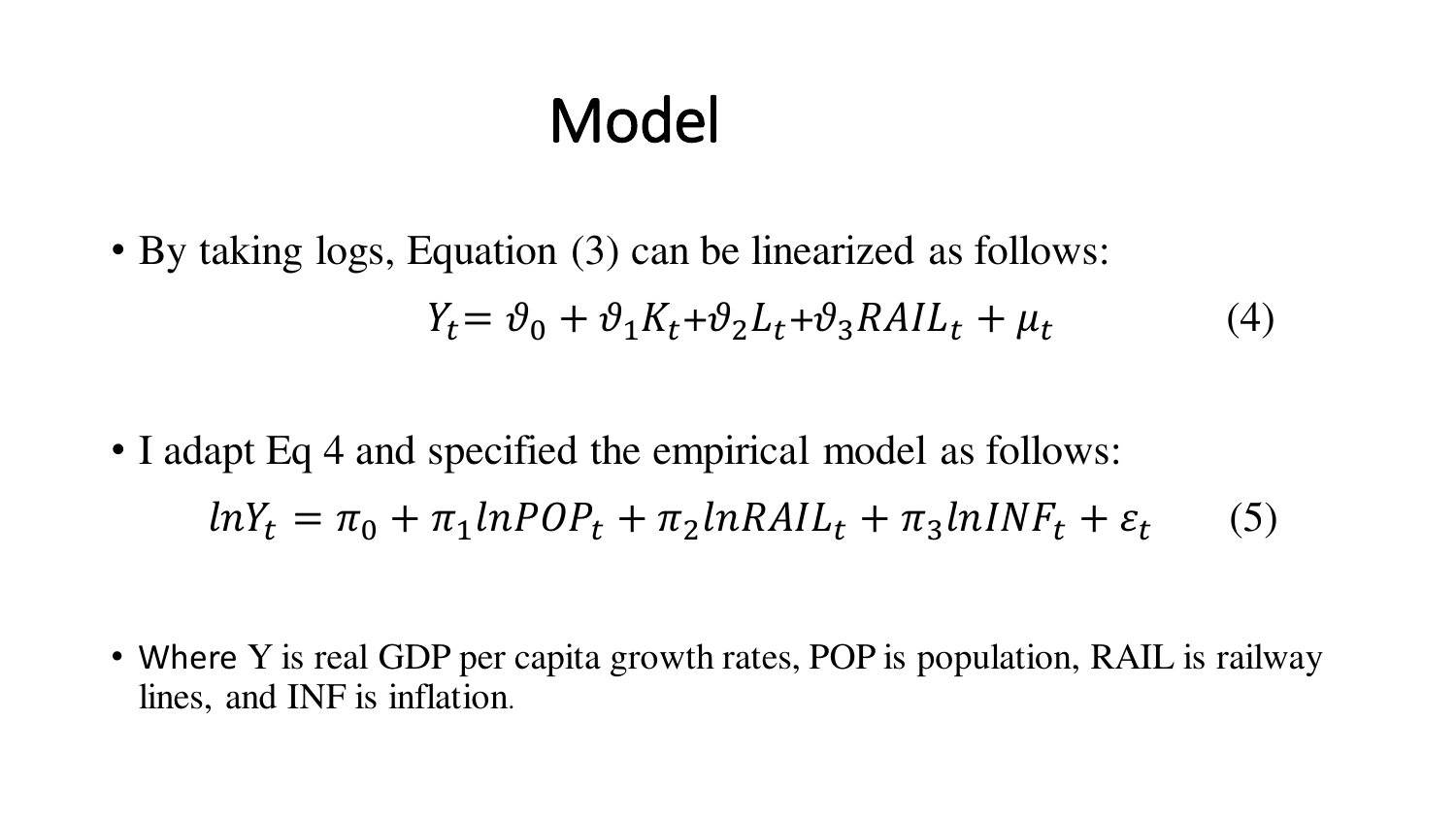# Data

| Variable    | Description                     | Measurement                                                        | Source                       | Expected<br>Sign |
|-------------|---------------------------------|--------------------------------------------------------------------|------------------------------|------------------|
| <b>GDP</b>  | <b>Gross Domestic</b><br>Growth | log of real GDP per capita<br>growth                               | <b>WDI</b>                   |                  |
| <b>POP</b>  | Population                      | Log of population, total                                           | <b>WDI</b>                   | $\pm$            |
| <b>RAIL</b> | Railway lines                   | Railway lines (total-route km)                                     | WDI and<br>Canning<br>(1998) | $+$              |
| <b>INF</b>  | Inflation                       | Consumer Prices Index,<br>inflation (annual $\%$ )<br>$(2010=100)$ | WDI                          |                  |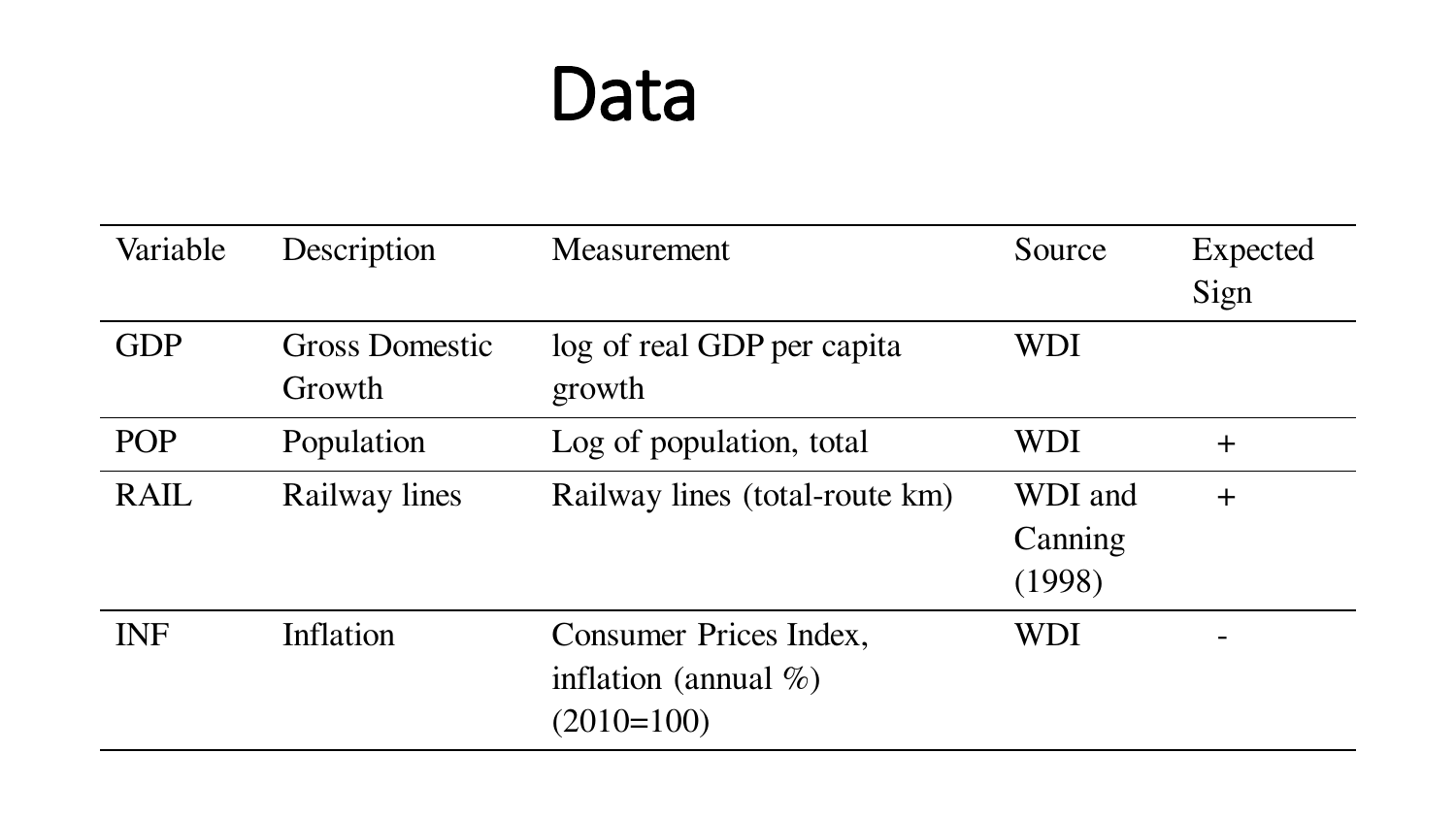# Estimation

- To examine the dynamic interactions among the variables, the vector autoregressive analysis (VAR) was employed.
- The mathematical representation of the VAR model is specified below:

• 
$$
Y_t = \emptyset + \zeta t + \eta_1 Y_{t-1} + \dots + \eta_p Y_{t-p} + \mu_1 X_{t-1} + \dots + \mu_p X_{t-p} + \epsilon_t
$$
 (6)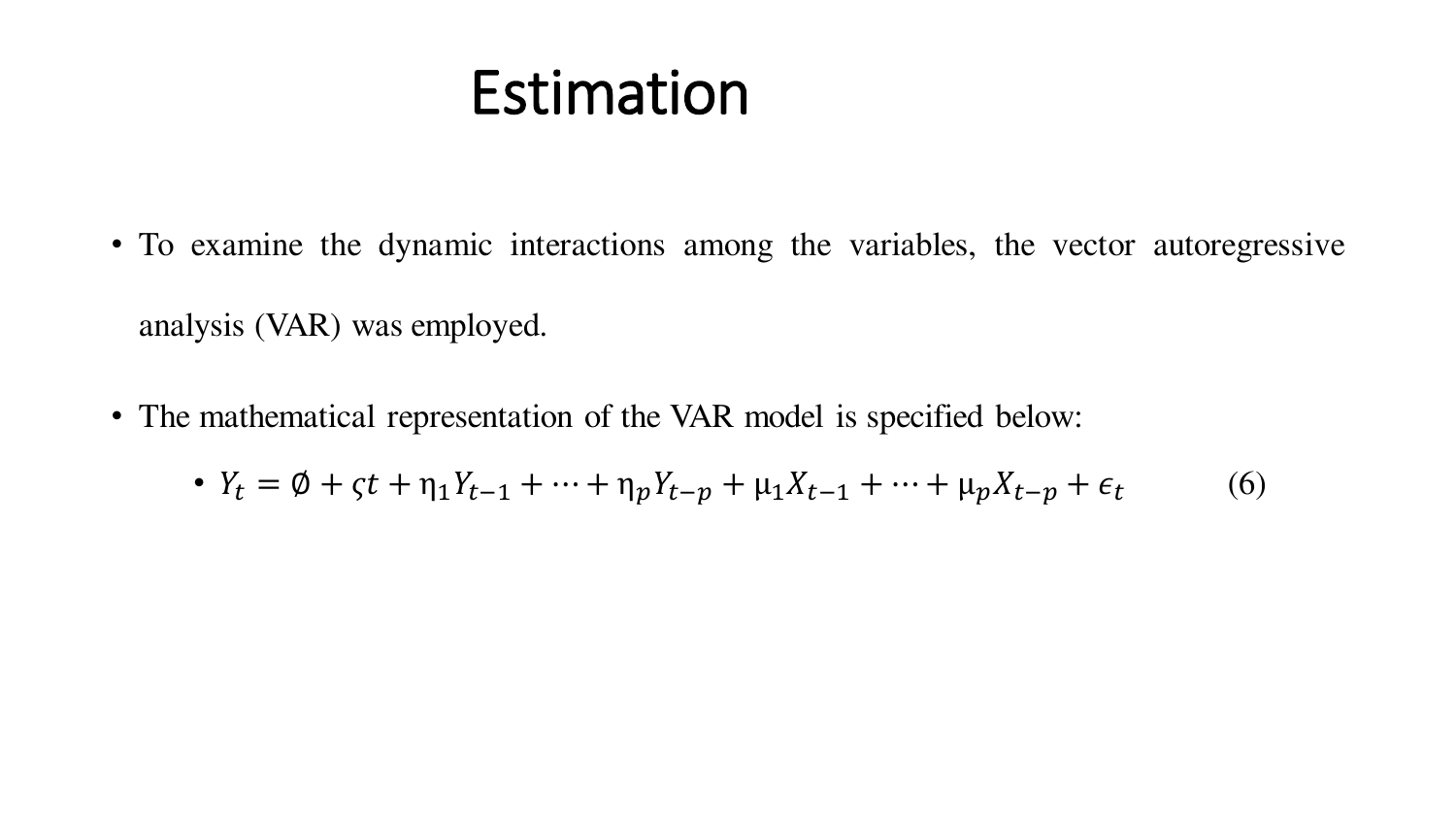#### • **Table 1: Summary Statistics**

|                 | <b>GDP</b>   | <b>RAIL</b> | POP          | <b>INF</b>  |
|-----------------|--------------|-------------|--------------|-------------|
| Mean            | 41440.12     | 204620.0    | $2.75E + 08$ | 4.280994    |
| Median          | 42292.89     | 213258.1    | $2.76E + 08$ | 4.314222    |
| Maximum         | 52364.24     | 265841.9    | $3.23E + 08$ | 4.701089    |
| Minimum         | 28362.49     | 157515.3    | $2.27E + 08$ | 3.632006    |
| Std. Dev.       | 7625.379     | 34615.45    | 30343204     | 0.310222    |
| <b>Skewness</b> | $-0.233529$  | $-0.012794$ | $-0.011560$  | $-0.375592$ |
| Kurtosis        | 1.683221     | 1.642415    | 1.663814     | 2.012558    |
| Jarque-Bera     | 3.009411     | 2.842359    | 2.753306     | 2.373120    |
| Probability     | 0.222083     | 0.241429    | 0.252422     | 0.305270    |
| Sum             | 1533285.     | 7570940.    | $1.02E+10$   | 158.3968    |
| Sum Sq. Dev.    | $2.09E + 09$ | $4.31E+10$  | $3.31E+16$   | 3.464549    |

Results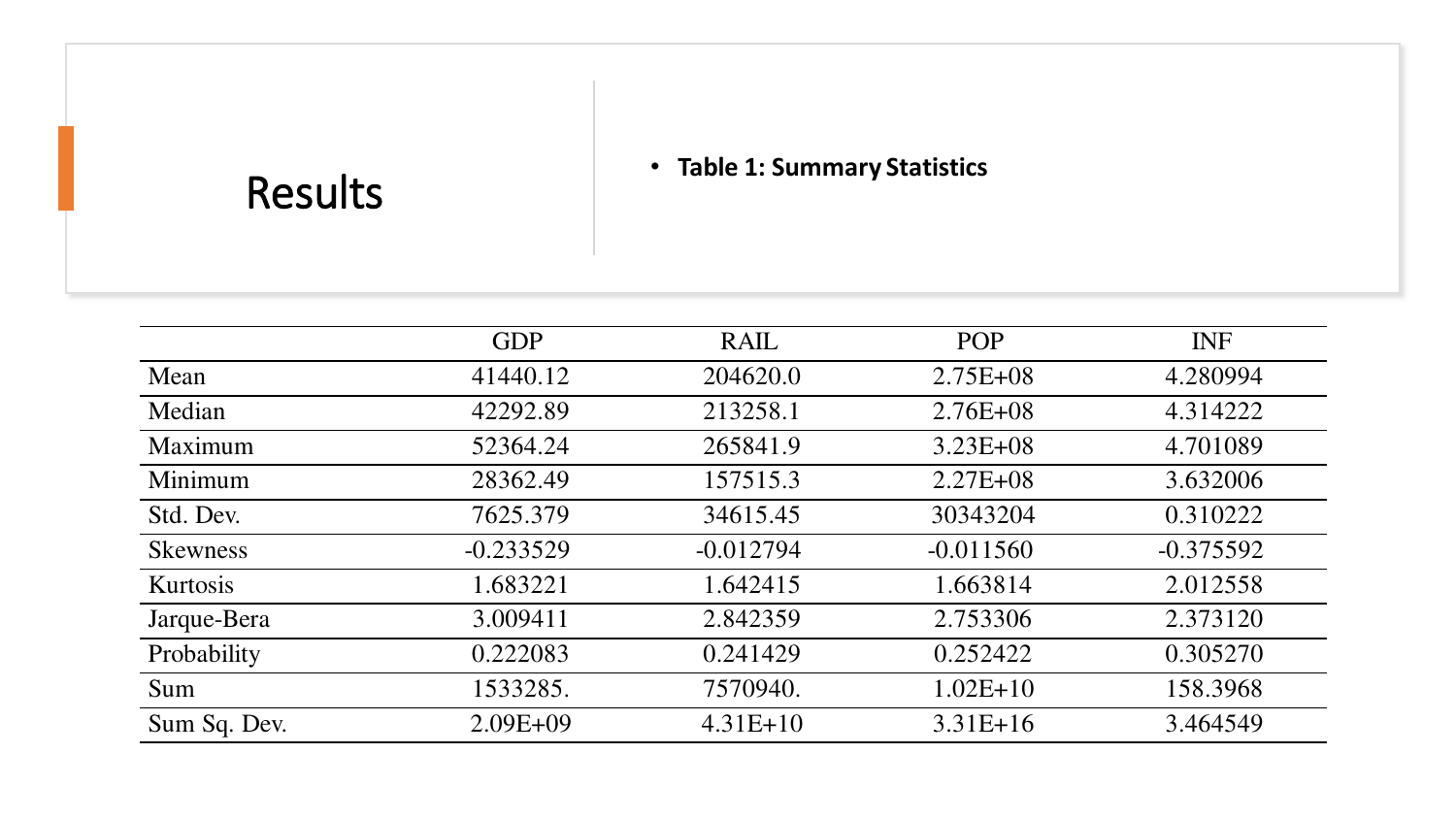| <b>Results</b> | • Table 2: Unit Root Test-Augmented Dickey-Fuller (Levels)<br>Note: D indicates first differenced. O.I. indicates order of<br>integration |
|----------------|-------------------------------------------------------------------------------------------------------------------------------------------|
|----------------|-------------------------------------------------------------------------------------------------------------------------------------------|

| Var         | <b>ADF</b>       |         | Var         |                  | ADF          | OI   |
|-------------|------------------|---------|-------------|------------------|--------------|------|
|             | <b>Statistic</b> | P-Value |             | <b>Statistic</b> | P-Value      |      |
|             |                  |         |             |                  |              |      |
| <b>GDP</b>  | 1.575061         | 0.4844  | <b>DGDP</b> | $-4.071916$      | $0.0032***$  | I(1) |
| <b>INF</b>  | $-1.285550$      | 0.6256  | <b>DINF</b> | $-5.229337$      | $0.0001$ *** | I(1) |
| <b>RAIL</b> | $-1.740028$      | 0.4032  | DRAIL       | $-5.151709$      | $0.0002***$  | I(1) |
| <b>POP</b>  | $-2.087603$      | 0.2507  | <b>DPOP</b> | $-2.514300$      | $0.0023***$  | I(1) |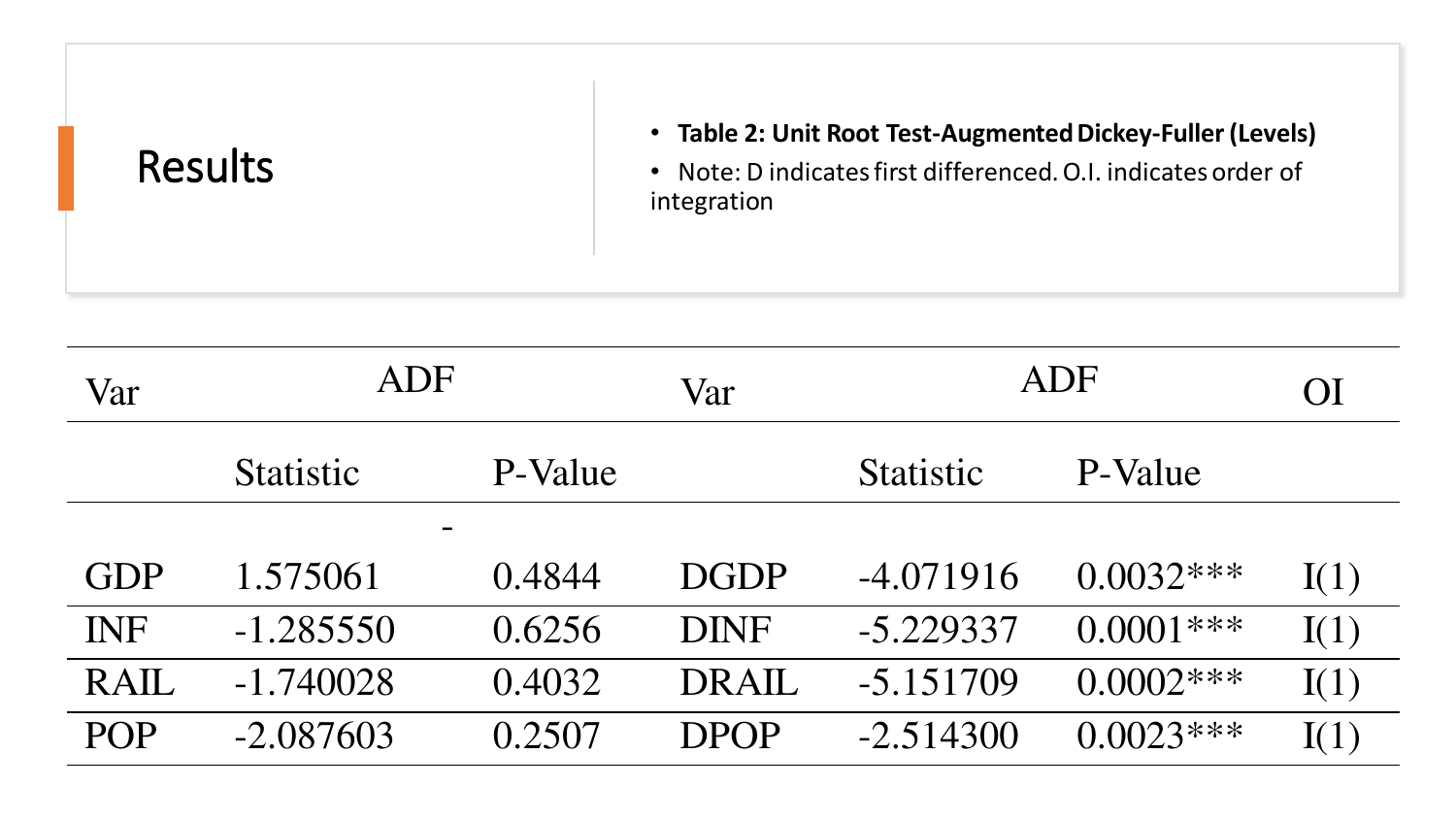| <b>Results</b> | • Table 3: Unit Root Test-Phillip-Perron (Levels)<br>• Note: D indicates the first difference. O.I. indicates the<br>order of integration. |
|----------------|--------------------------------------------------------------------------------------------------------------------------------------------|
|----------------|--------------------------------------------------------------------------------------------------------------------------------------------|

| Var         | P.P.             |         | Var         |                  | PP          | OI   |
|-------------|------------------|---------|-------------|------------------|-------------|------|
|             | <b>Statistic</b> | P-Value |             | <b>Statistic</b> | P-Value     |      |
| <b>GDP</b>  | $-1.730613$      | 0.4078  | <b>DGDP</b> | $-3.980499$      | $0.0041***$ | I(1) |
| <b>INF</b>  | $-1.212191$      | 0.6585  | <b>DINF</b> | $-5.225837$      | $0.0001***$ | I(1) |
| <b>RAIL</b> | $-1.803546$      | 0.3729  | D RAIL      | $-5.170156$      | $0.0002***$ | I(1) |
| <b>POP</b>  | 0.028257         | 0.9551  | <b>DPOP</b> | $-1.481248$      | $0.0031***$ | I(1) |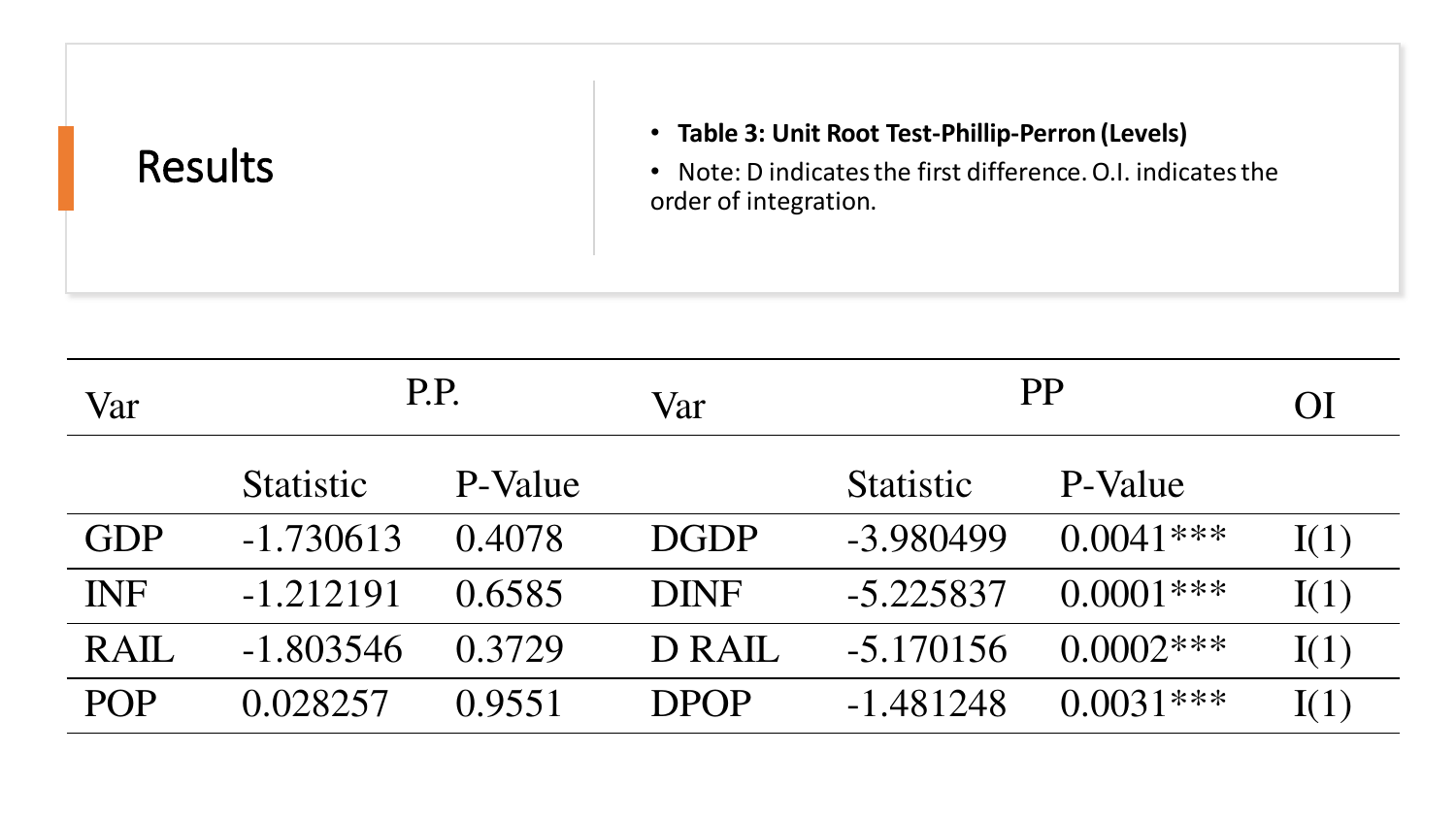| <b>Results</b> | <b>Table 4: Lag Order Selection Criteria</b><br>*indicates lag order selected by the criterion |
|----------------|------------------------------------------------------------------------------------------------|
|                |                                                                                                |

| Lag            | LogL     | LR        | <b>FPE</b> | AIC                   | <b>SC</b>                                        | HQ          |
|----------------|----------|-----------|------------|-----------------------|--------------------------------------------------|-------------|
|                | 202,9778 | <b>NA</b> |            | $9.70e-11 - 11.70458$ | $-11,52501$                                      | $-11.64334$ |
|                | 472.9480 | 460.5373  |            |                       | 3.18e-17 -26.64400 -25.74614 -26.33780           |             |
| $\overline{2}$ | 501.3922 | 41.82975* |            |                       | $1.60e-17$ $-27.37601$ $-25.75987*$ $-26.82486*$ |             |
|                |          |           | $1.52e-$   |                       |                                                  |             |
|                | 520.1817 | 23.21054  | $17*$      |                       | $-27.54010* -25.20567 -26.74399$                 |             |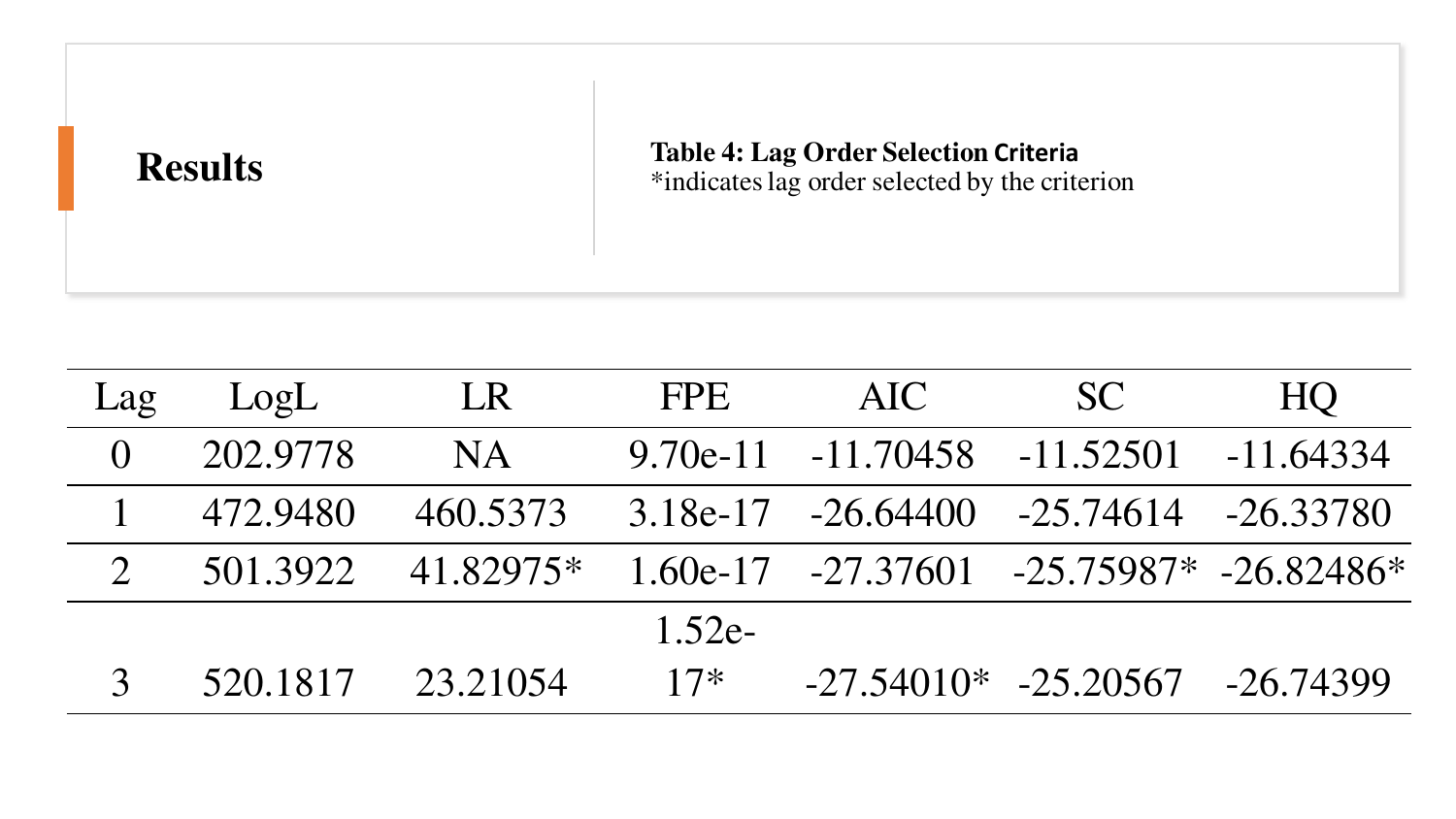## Table 5: VAR Results Note: *t-Statistic in bracket.*

|              | <b>GDP</b>   | POP          | <b>RAIL</b>  | <b>INF</b>   |
|--------------|--------------|--------------|--------------|--------------|
| $GDP(-1)$    | 0.787182     | 0.001321     | $-0.059251$  | 0.169337     |
|              | [6.76773]    | [0.21966]    | $[-0.07819]$ | [1.47723]    |
| $GDP(-2)$    | $-0.173112$  | 0.000802     | 0.143704     | $-0.060777$  |
|              | $[-1.63832]$ | [0.14686]    | [0.20876]    | $[-0.58363]$ |
| $POP(-1)$    | $-5.382995$  | 1.533608     | $-6.770448$  | $-0.120946$  |
|              | $[-2.61649]$ | [14.4203]    | $[-0.50515]$ | $[-0.05965]$ |
| $POP(-2)$    | 5.605462     | $-0.595563$  | 7.495027     | 0.068383     |
|              | [2.91687]    | $[-5.99516]$ | [0.59867]    | [0.03611]    |
| $RAIL(-1)$   | 0.009688     | $-0.000883$  | 0.829539     | 0.008404     |
|              | [0.33126]    | $[-0.58374]$ | [4.35384]    | [0.29158]    |
| $RAL$ $(-2)$ | $-0.102516$  | $-0.000112$  | 0.004492     | $-0.003304$  |
|              | $[-3.14963]$ | $[-0.06631]$ | [0.02118]    | $[-0.10300]$ |
| $INF(-1)$    | $-0.672325$  | 0.035036     | 0.881448     | 1.130302     |
|              | $[-3.56764]$ | [3.59655]    | [0.71797]    | $6.08588$ ]  |
| $INF(-2)$    | 0.756679     | $-0.014652$  | $-1.118515$  | $-0.199743$  |
|              | 5.36658      | $[-2.01024]$ | $[-1.21768]$ | $[-1.43742]$ |
| $\mathsf{C}$ | 0.639147     | 1.109239     | $-11.89236$  | 0.125355     |
|              | [0.15178]    | $5.09584$ ]  | $[-0.43351]$ | [0.03021]    |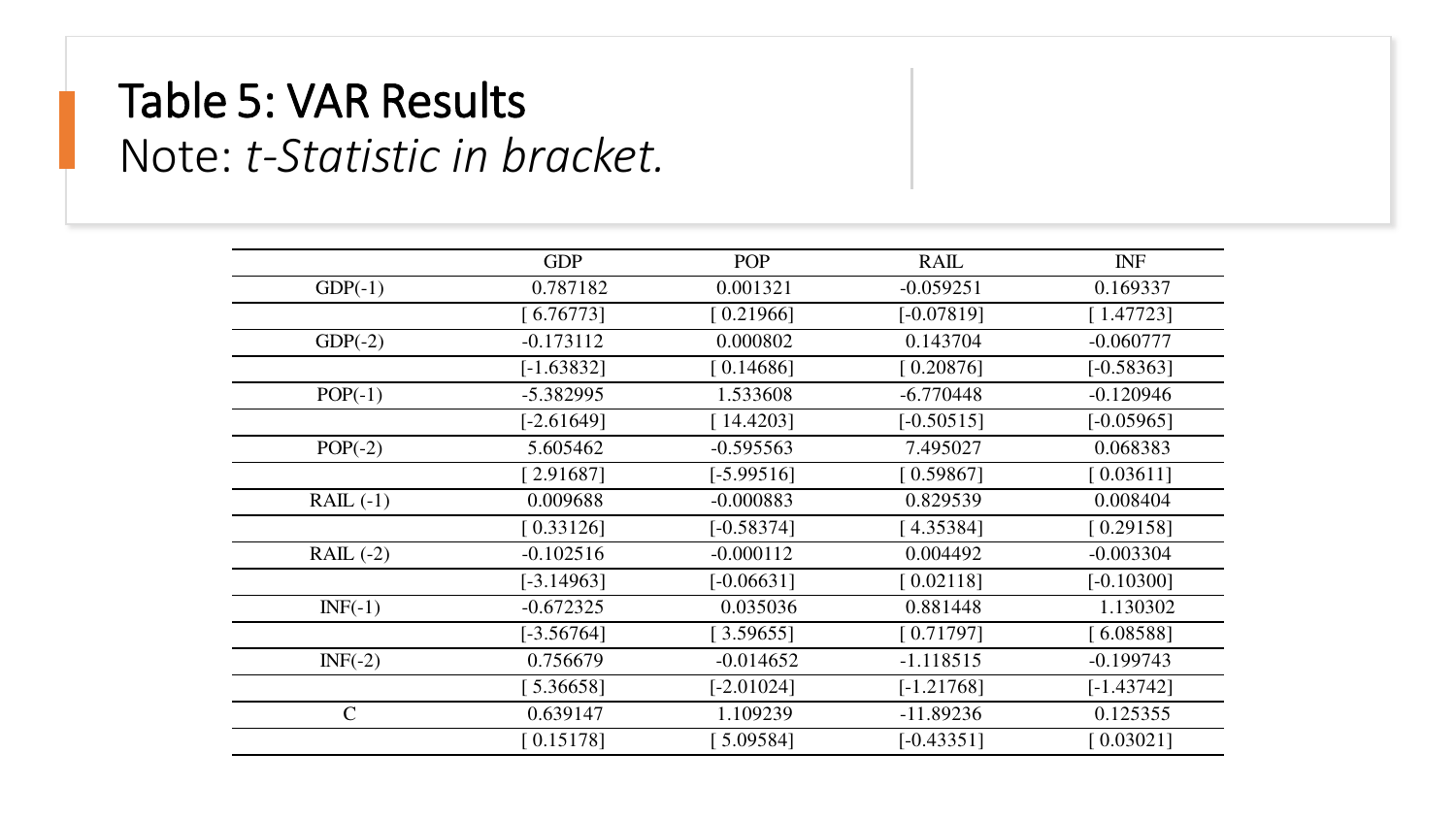### Inverse Roots of AR Characteristic Polynomial

Results

### **Figure 3: Inverse Roots of AR Characteristic Polynomial**

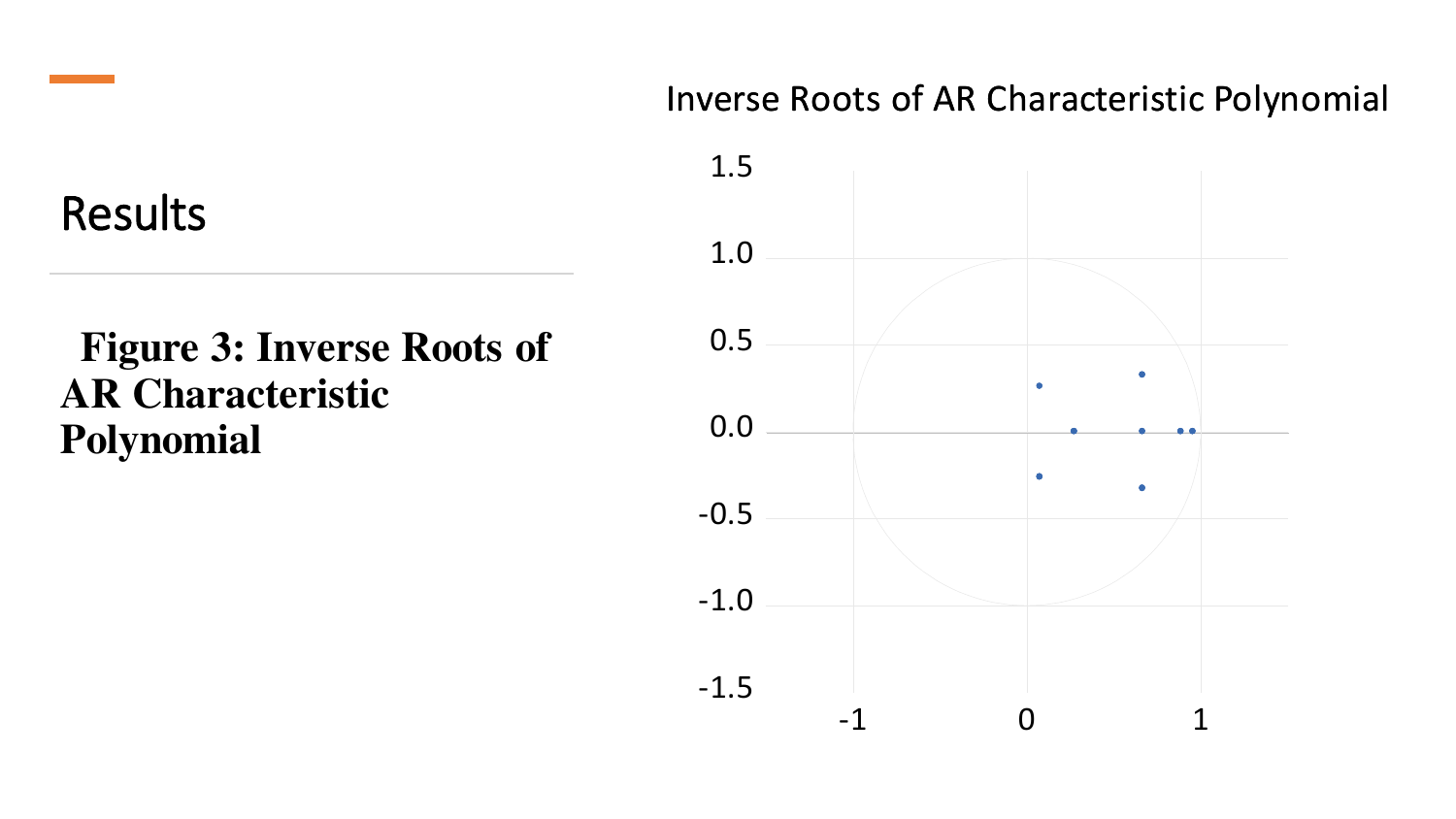## Results

### • **Table 6: Unrestricted Cointegration Rank Test (Trace)**

• Trace test shows 4 cointegrating eqn(s) at the 0.05 level

| Hypothesized               |          | Trace            | 0.05     |           |
|----------------------------|----------|------------------|----------|-----------|
|                            |          |                  | Critical |           |
| No. of C.E. (s) Eigenvalue |          | <b>Statistic</b> | Value    | $Prob.**$ |
| None $*$                   | 0.657648 | 87.97117         | 47.85613 | 0.0000    |
| At most $1 *$              | 0.521600 | 51.52606         | 29.79707 | 0.0000    |
| At most $2 *$              | 0.410952 | 26.45758         | 15.49471 | 0.0008    |
| At most $3*$               | 0.220355 | 8.463174         | 3.841465 | 0.0036    |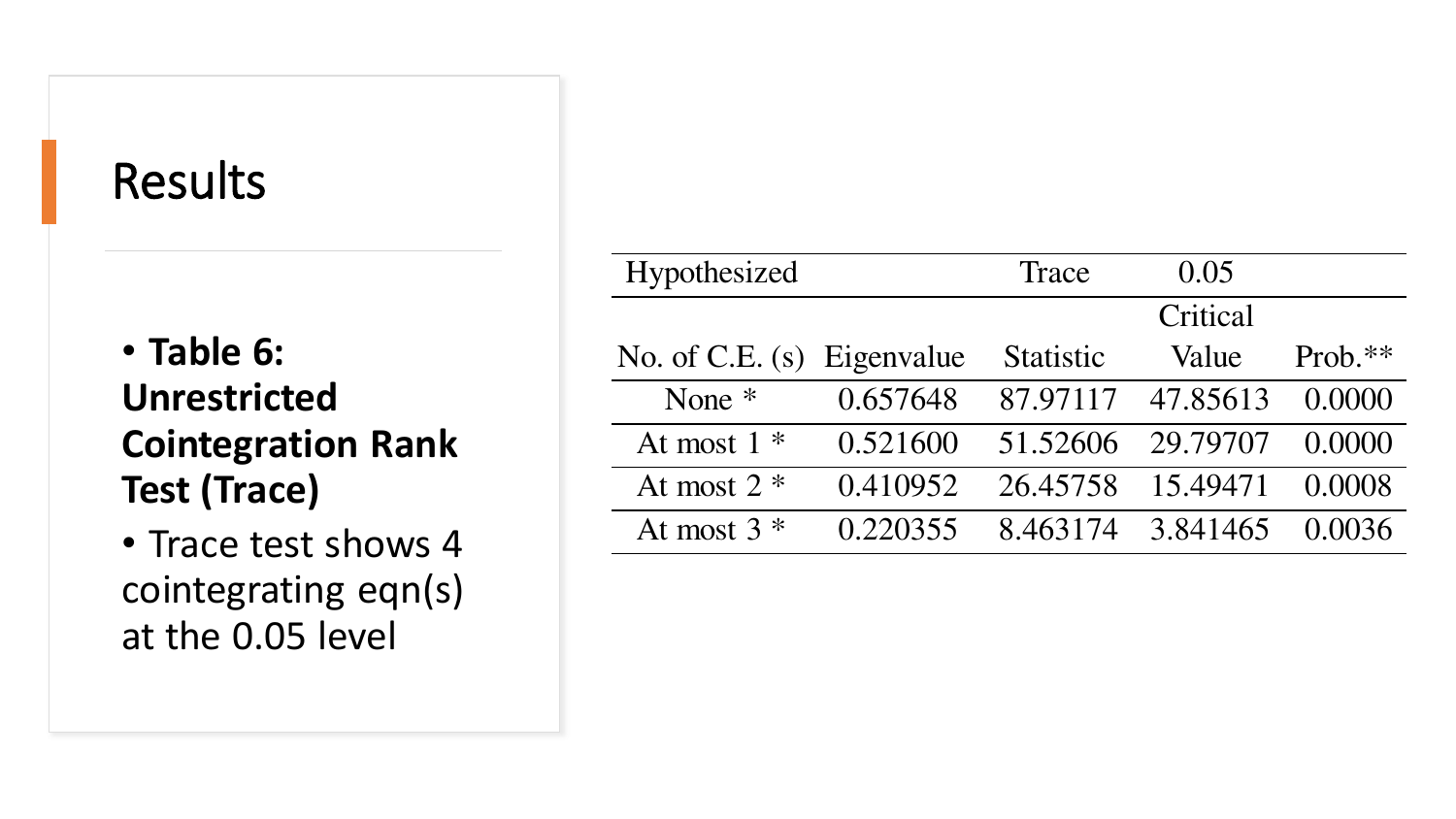### Results

• **Table 7: Unrestricted Cointegration Rank Test (Maximum Eigenvalue)**

• Max-eigenvalue test shows 2 cointegrating eqn(s) at the 0.05 level

| Hypothesized               |          | Max-Eigen        | 0.05     |           |
|----------------------------|----------|------------------|----------|-----------|
|                            |          |                  | Critical |           |
| No. of C.E. (s) Eigenvalue |          | <b>Statistic</b> | Value    | $Prob.**$ |
| None $*$                   | 0.657648 | 36.44511         | 27.58434 | 0.0028    |
| At most $1 *$              | 0.521600 | 25.06848         | 21.13162 | 0.0132    |
| At most $2 *$              | 0.410952 | 17.99441         | 14.26460 | 0.0123    |
| At most $3$ *              | 0.220355 | 8.463174         | 3.841465 | 0.0036    |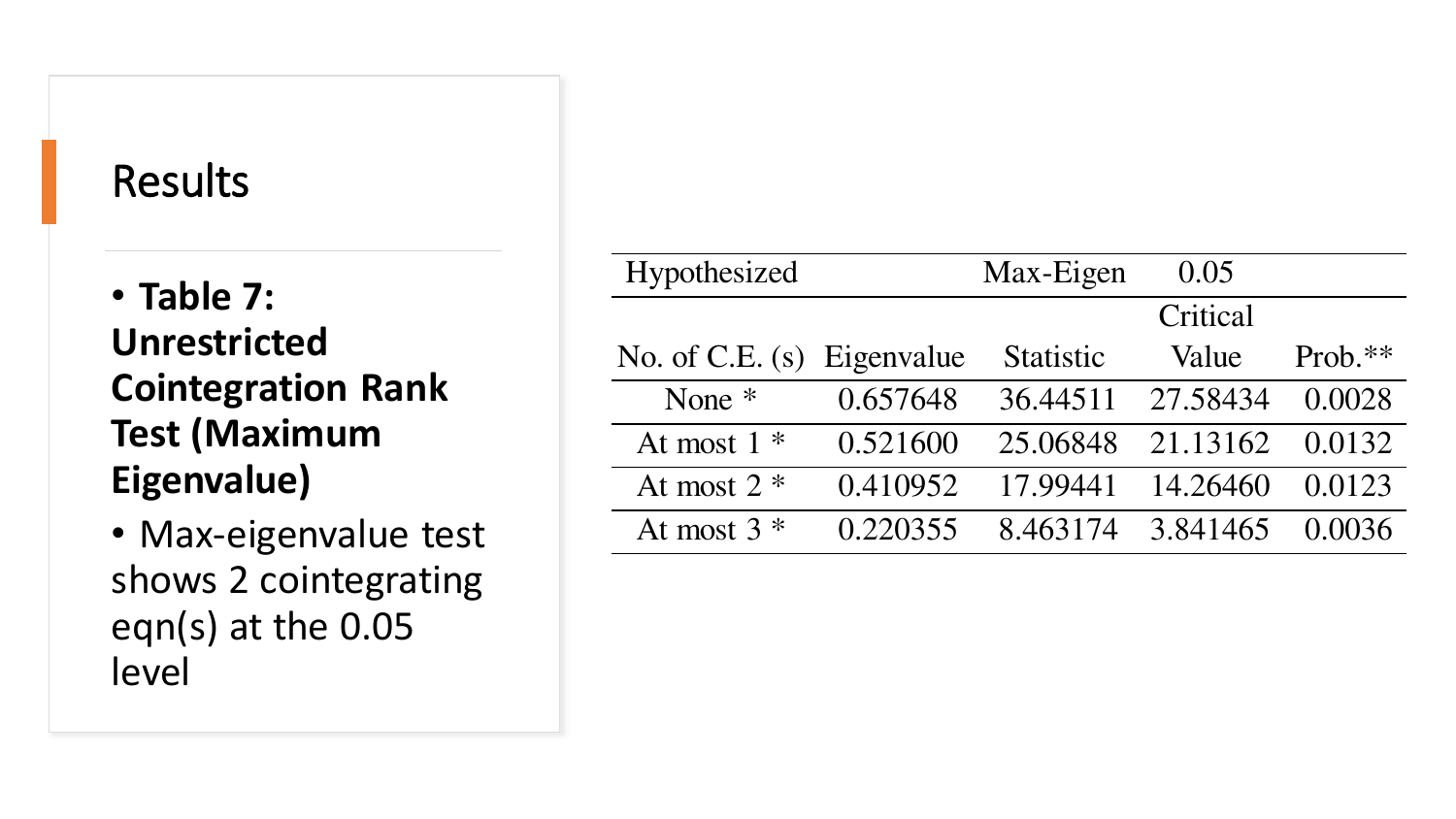# Results-Long run

•  $GROWTH_{t-1} = 13.53295 - 1.381406POP_{t-1} + 0.194654RAL_{t-1} + 0.072326INF_{t-1}$  $[-2.51472]$  [ 5.45629] [ 0.36844]

- A 1% increase in railway lines leads to about 0.195% increase in economic growth in the long run
- Suggesting that investments in railway network promote economic growth.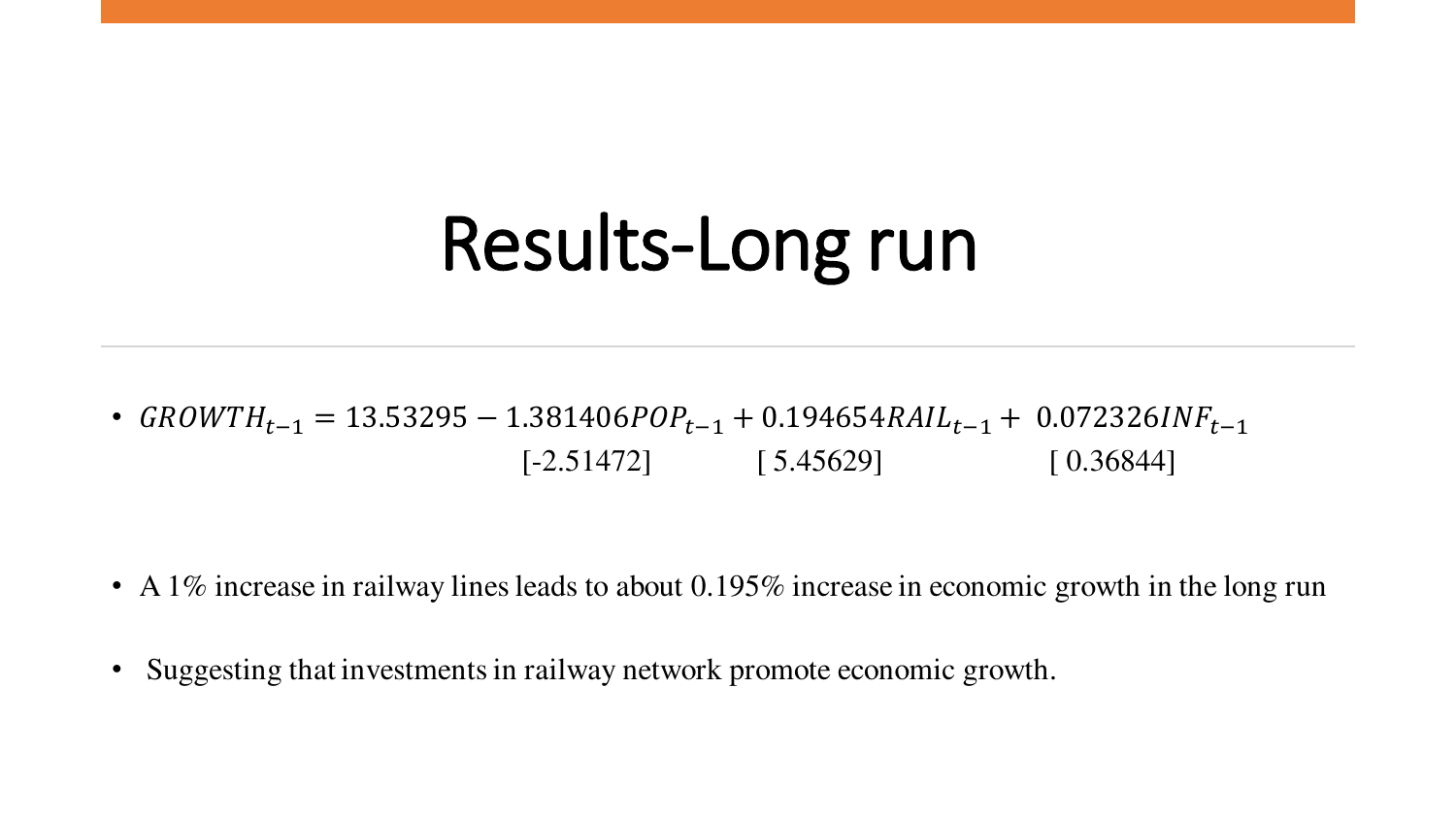## Table 9: VECM Results (Short-Run Estimates)

• Note*: t-Statistic in bracket*

| Variable      | <b>DGDP</b>  | <b>DPOP</b>  | <b>DRAIL</b> | <b>DINF</b>  |
|---------------|--------------|--------------|--------------|--------------|
| $CointEq(-1)$ | $-0.350648$  | 0.002963     | 0.418280     | $-0.044181$  |
|               | $[-8.00128]$ | [0.96712]    | [1.39168]    | $[-0.96310]$ |
| $DGDP(-1)$    | 0.206608     | 0.004668     | 0.024373     | 0.181570     |
|               | [2.26004]    | [0.73042]    | [0.03887]    | [1.89743]    |
| $DPOP(-1)$    | $-2.891140$  | 0.969226     | 0.958083     | $-0.080036$  |
|               | $[-2.72978]$ | [13.0899]    | [0.13190]    | $[-0.07219]$ |
| $DRAIL(-1)$   | 0.084434     | $-0.002117$  | $-0.078778$  | 0.010591     |
|               | [2.76482]    | $[-0.99138]$ | $[-0.37613]$ | [0.33132]    |
| $DINF(-1)$    | $-0.813770$  | 0.014882     | 0.341342     | 0.389960     |
|               | $[-7.27621]$ | [1.90339]    | [0.44502]    | [3.33101]    |
| $\mathcal{C}$ | 0.066578     | $-0.000310$  | $-0.024381$  | 0.013729     |
|               | $5.75080$ ]  | $[-0.38343]$ | $[-0.30707]$ | [1.13293]    |
| $R^2$         | 0.766348     | 0.888065     | 0.085103     | 0.472838     |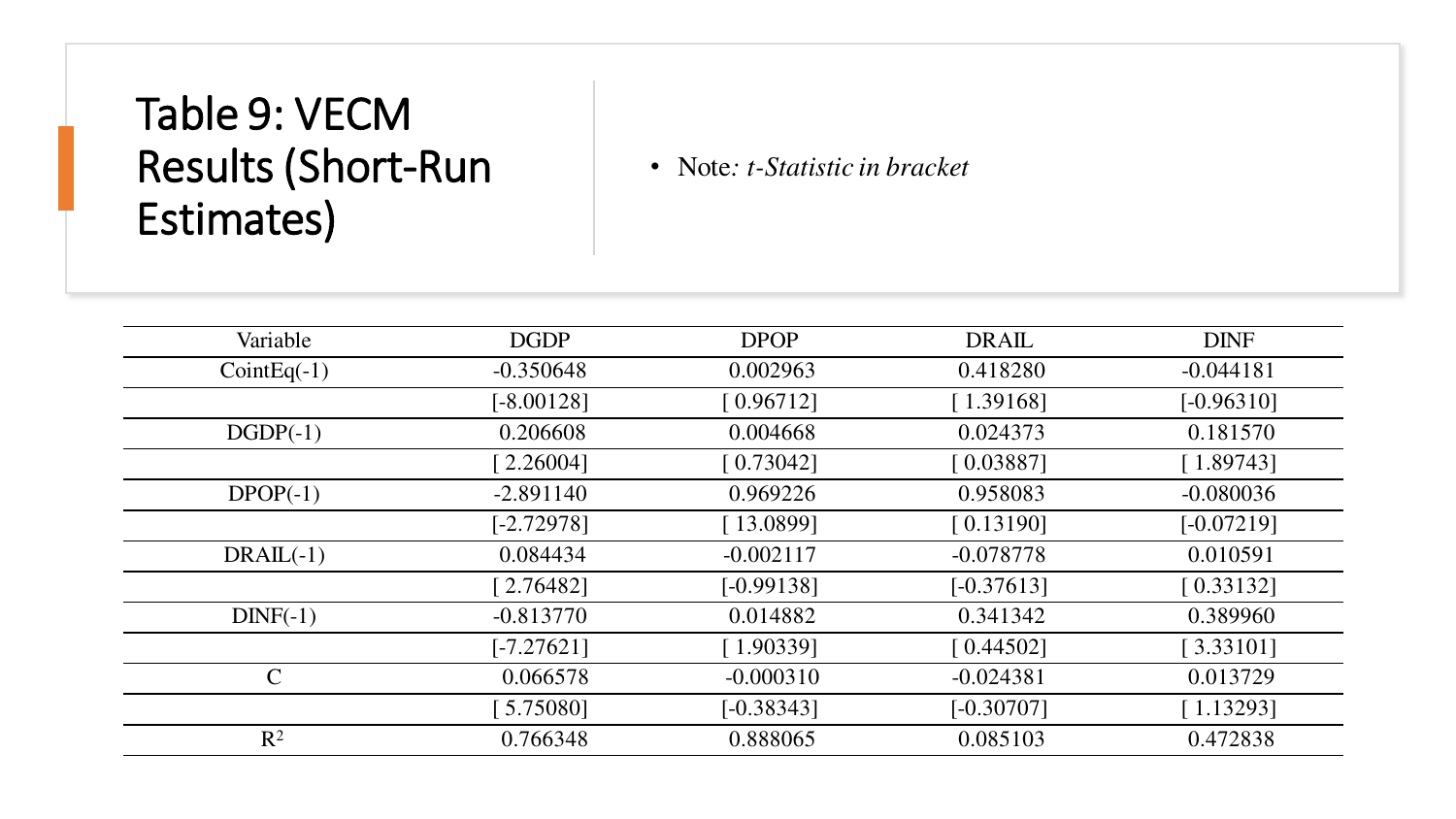Response to Cholesky One S.D. (d.f. adjusted) Innovations

.000 .001 .002 .003 .004 .005





Response of LNGDP to LNPOPT





Response of LNGDP to LNINF

Response of LNPOPT to LNGDP











Response of LNRAIL to LNGDP



Response of LNINF to LNGDP

-.005 .000 .005 .010 .015

Response of LNRAIL to LNPOPT













1 2 3 4 5 6 7 8 9 10









1 2 3 4 5 6 7 8 9 10

.000 .001 .002 .003 .004 .005

.08



Response of LNINF to LNINF

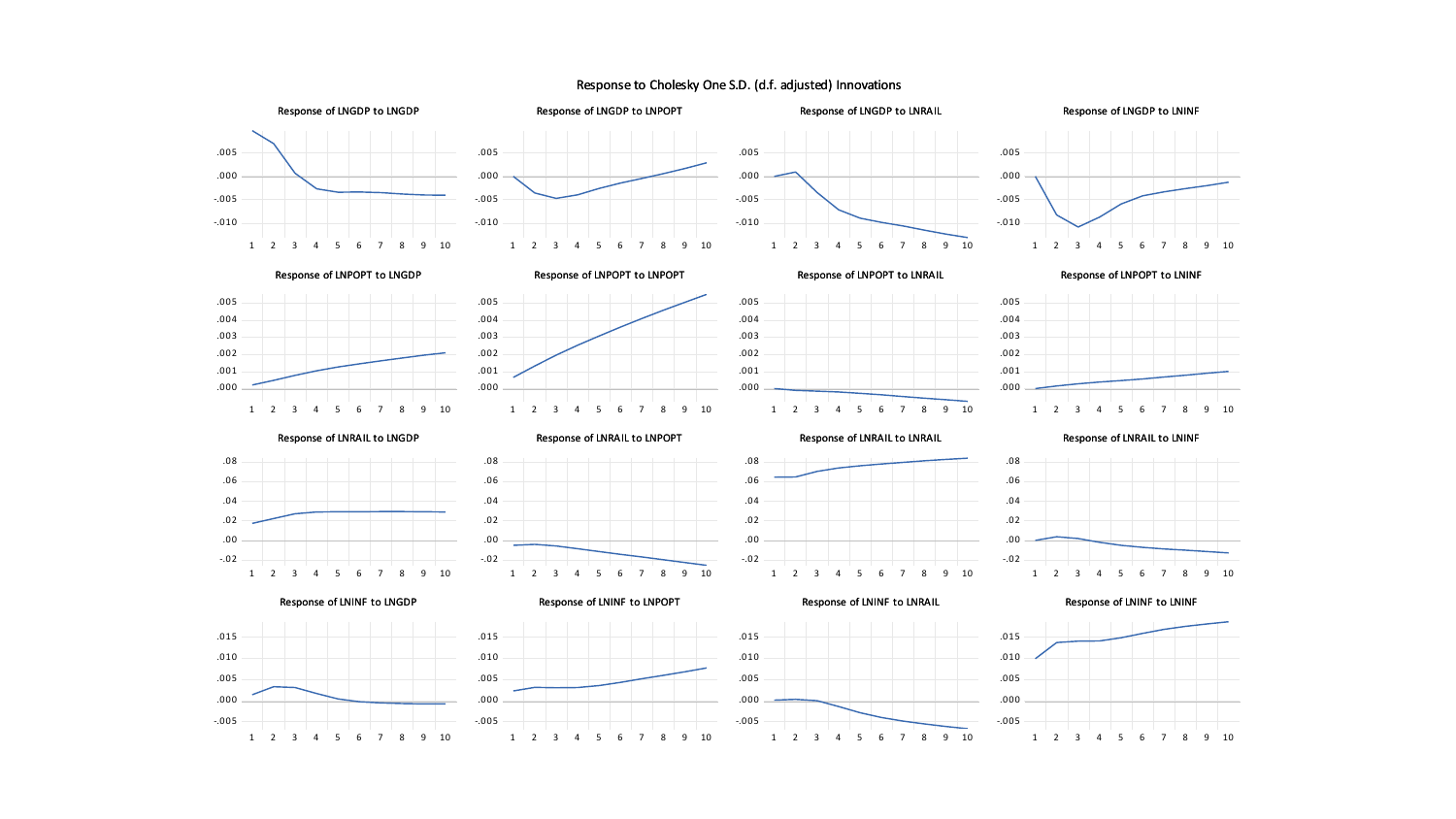

#### Variance Decomposition using Cholesky (d.f. adjusted) Factors



Variance Decomposition of LNRAIL



Variance Decomposition of LNINF

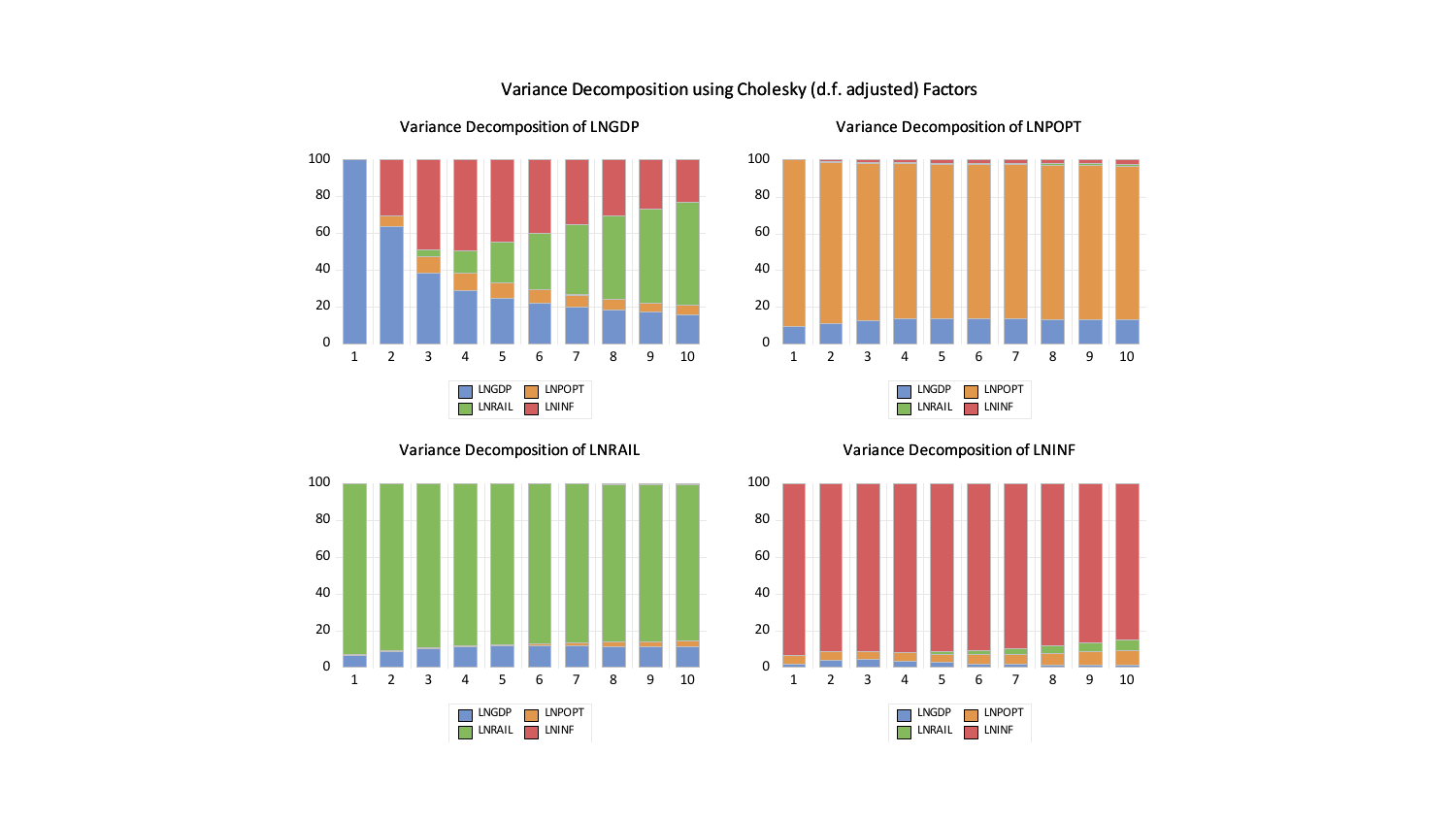## **Conclusions**

- The main objective of this paper was to examine the effect of railway lines on economic growth in the U.S. using annual data from 1980-2016 and cointegration analysis.
- The results from the study revealed a positive and statistically significant effect of railway lines on economic growth in the long run and short run
- The IRF indicates that shocks to railway lines initially cause GDP growth rates to increase and then continuously decrease.
- The VDA showed that railway lines contribute nearly 60% to the total variations in economic growth hence, suggesting that railway lines matter for economic growth
- The study recommends increased investments in railway lines to increase economic growth in the US.